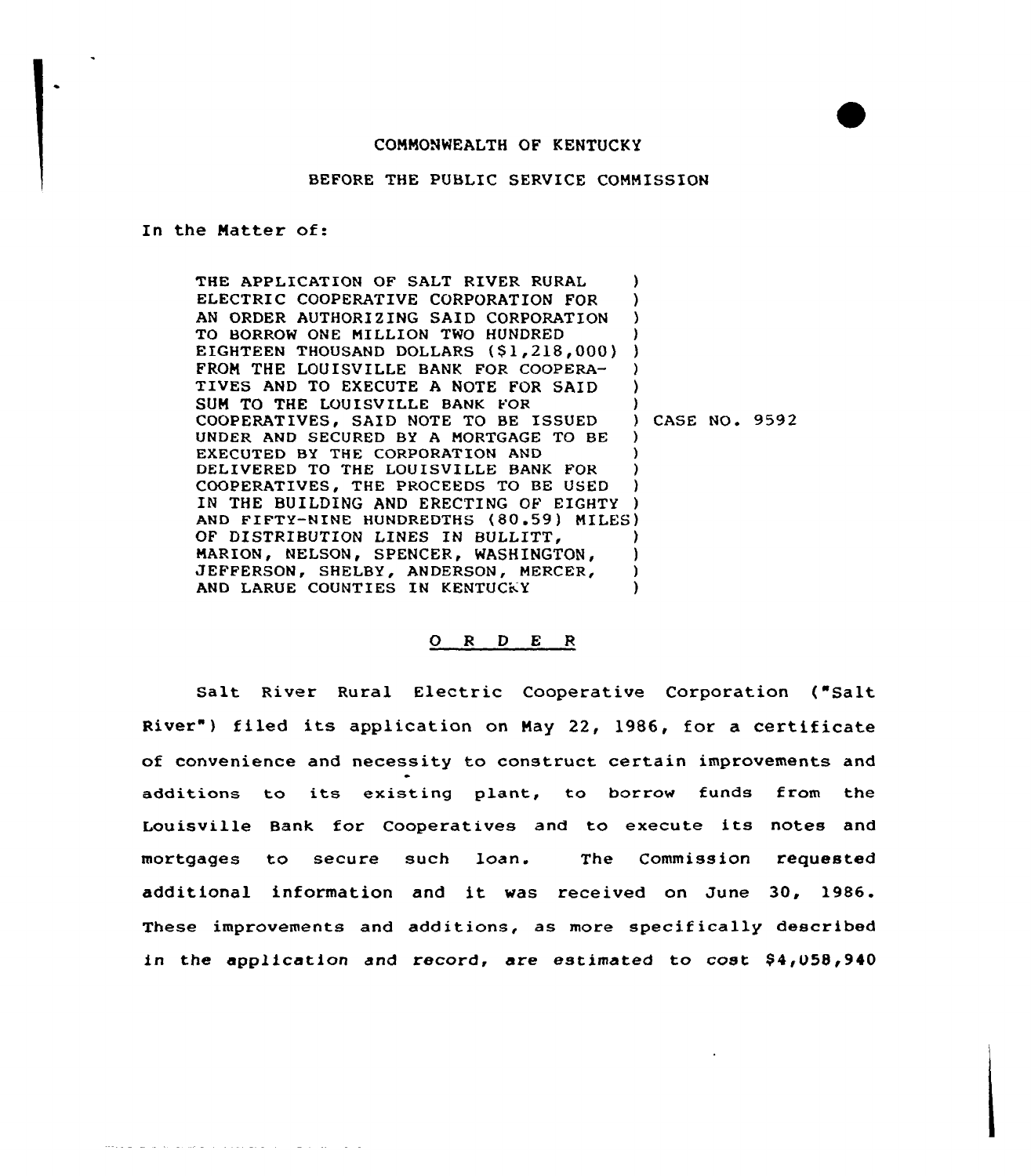and will be financed by a loan of \$2,841,000 from the Rural Electrification Administration ("REA") and a loan of \$1,218,000 from the National Rural Utilities Cooperative Finance Corporation  $("LBC")$ .

The Public Service Commission, after consideration of the application and all evidence of record and being advised, is of the opinion and finds that:

1. Public convenience and necessity require the construction by Salt River of the improvements and additions to its existing plant as described in the application and record, and a certificate should be granted.

2. The proposed borrowing from LBC is for lawful objects within the corporate purposes of Salt River, is necessary and appropriate for and consistent with the proper performance by Salt River of its service to the public, and vill not impair its ability to perform that service.

IT IS THEREFORE ORDERED that:

1. Salt River be and it hereby is granted <sup>a</sup> certificate of convenience and necessity to proceed with the construction and additions as set forth in the application and record.

2. Salt River be and it hereby is authorized to borrow \$ 1,218,000 from LBC for a 35-year period and bearing either <sup>a</sup> fixed or variable interest rate, as chosen by Salt River, at the time the first monies are drawn from LBC, subject to the provisions and terms of the application with respect to renegotiation of the interest rate.

$$
-2-
$$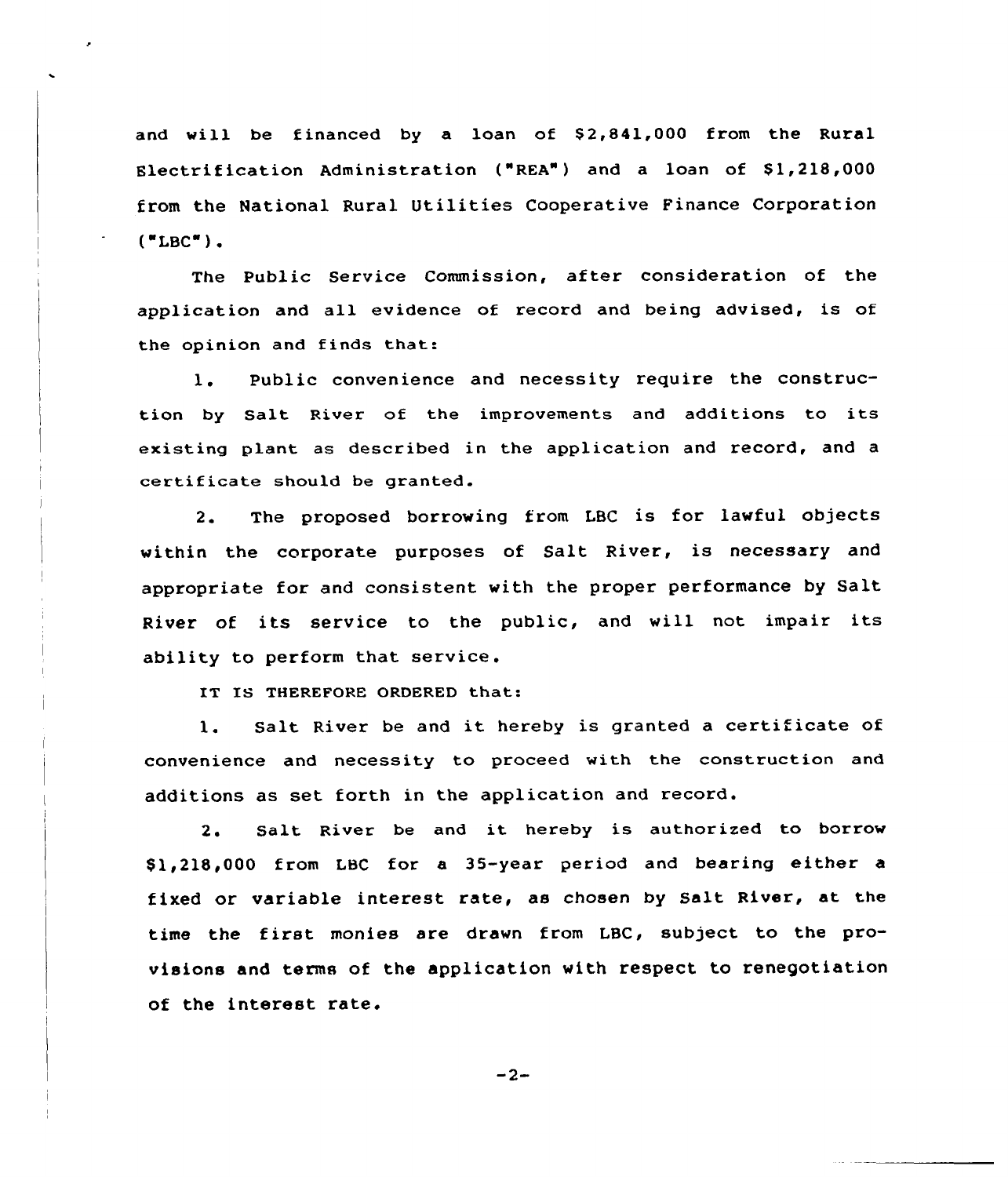3. Salt River shall utilize the interest rate program which will result in the net lowest cost of money to Salt River over the term of the financing.

4. Salt River shall notify the Commission of the interest rate option elected for the financing approved herein along with a statement as to the basis for the decision.

5. Salt River be and it hereby is authorized to execute its notes and mortgages as security for the loan herein authorized.

6. The proceeds from the proposed borrowing shall be used only for the lawful purposes set out in the application and record.

7. Salt River shall file, along with its monthly financial report to the Commission, the current interest rate on its variable rate loans outstanding.

Nothing herein contained shall be deemed a warranty or finding of value of securities or financing authorized herein on the part of the Commonwealth of Kentucky or any agency thereof.

 $-3-$